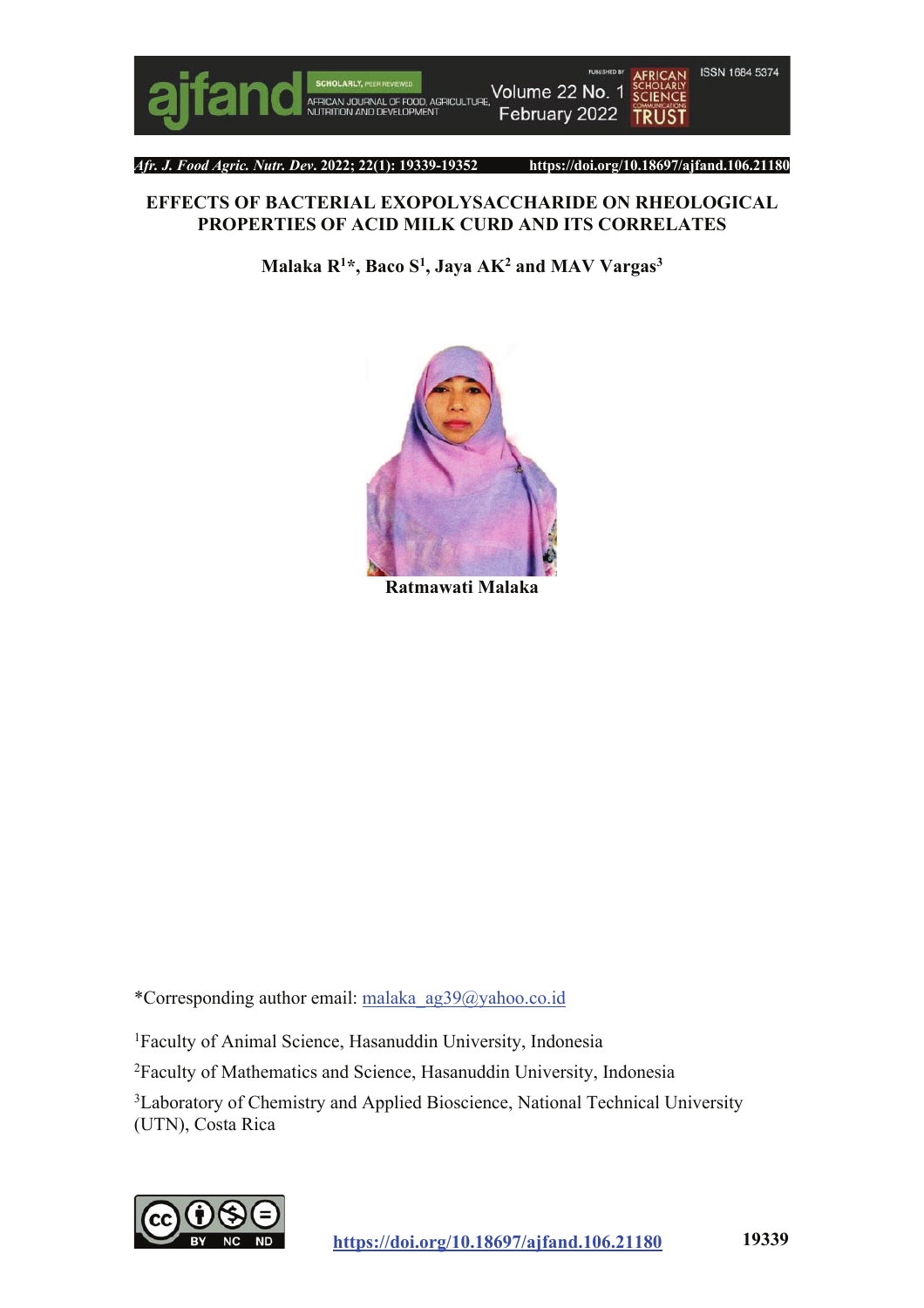

# **ABSTRACT**

Exopolysaccharide (EPS) is a general term for the forms of bacterial polysaccharides found outside the cell wall of bacteria. The industrial microbiologist has become interested in exploiting microbial exopolymer production due to an increasing interest and need for novel polysaccharides. The use of bacterial EPS in acid milk curd (AMC) production accounts for a quality improvement of the milk curd in terms of stability during the normal operations of storage and transportation. On the other hand, EPS have been used as prebiotic because of its health-promoting effects in human beings. The objective of this study was to evaluate the rheological properties (RP) and their statistical correlations in acid milk curd (AMC) samples added with bacterial EPS. Rheometric properties are suitable parameters to evaluate food quality such as AMC. Some of the RP normally used in this evaluation include elastic modulus (EM), hardness (HR), breaking energy (BE), viscosity (VIS) and stress. Correlation between pairs of these parameters are important to understand in order to predict statistically other parameters in case they cannot be easily determined. Acid milk curd samples were formulated using 10, 15, and 20 % of reconstituted skim milk (RSM), to which 0, 0.2, 0.4, 0.6, 0.8, and 1 % level of EPS were added, respectively. Samples were pasteurized at  $60^{\circ}$ C for 30 min, and at 85 °C for 30s. Afterwards, AMC samples were tempered to 40 °C inoculated with *Lactobacillus delbrueckii* subsp. *bulgaricus* B-5b, and incubated at  $37^{\circ}$ C for 16 h. Results indicated that viscosity and hardness showed the strongest and highest correlation among all the parameters evaluated  $(r=0.9272)$  and it was comparable to that between viscosity and breaking energy ( $r=0.8349$ ) and breaking energy and hardness ( $r=0.7694$ ). However, elastic modulus and viscosity showed a rather low correlation ( $r=0.5394$ ) and very low correlation ( $r=0.1830$ ), respectively, suggesting that estimation of elastic modulus from viscosity values would be inaccurate. In general, rheometric properties of acid milk curd increased with higher EPS concentrations until 1 % level of EPS addition. Therefore, it is recommended to use BE and HR values, and BE and VIS values to predict accurate measurements of other RP values.

Key words: Exopolysaccharide (EPS), acid milk curd (AMC), rheometric properties (RP), statistical correlation (SC)

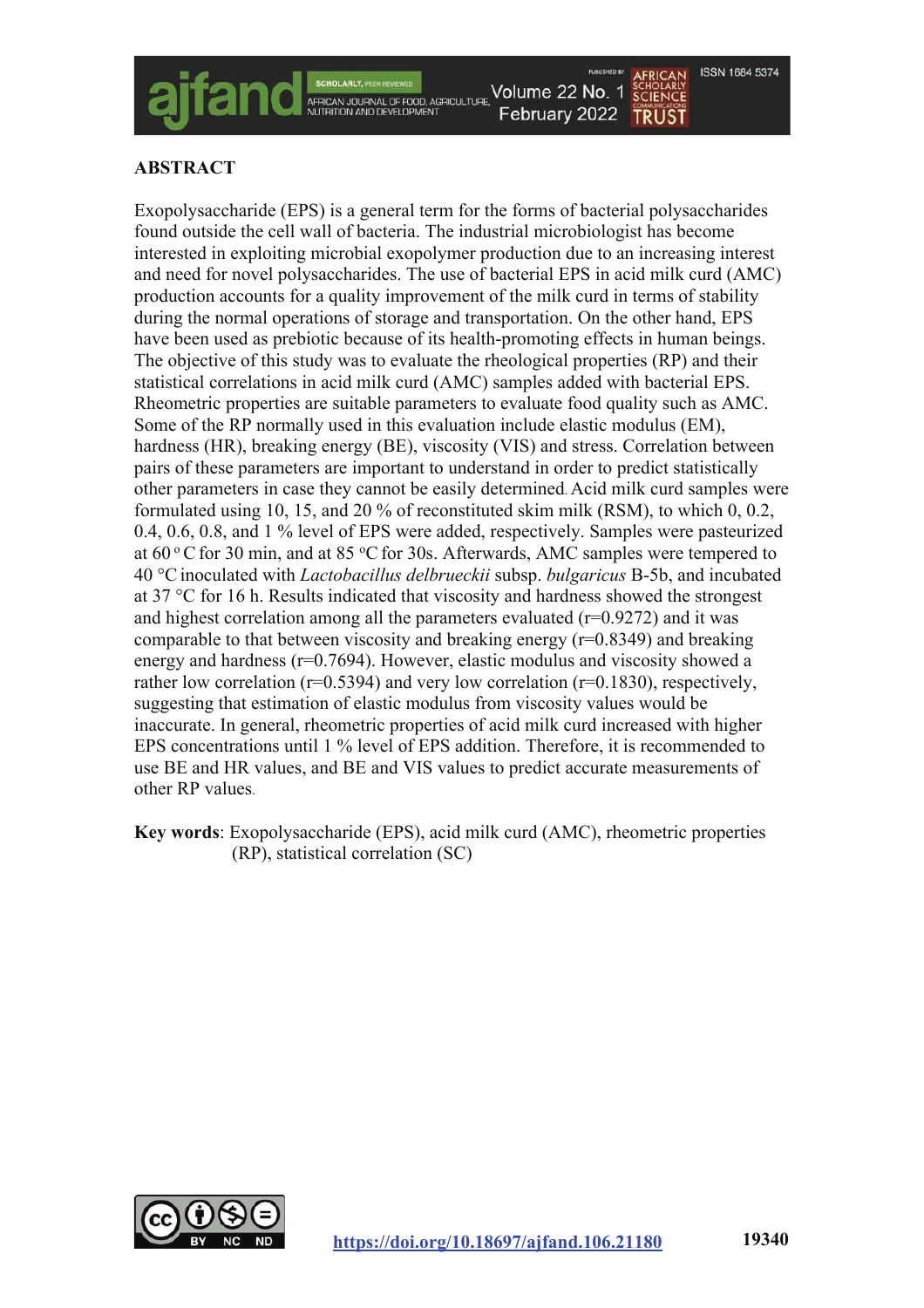# **INTRODUCTION**

The term "exopolysaccharides" (EPS) was proposed by Sutherland in 1972 and provides a general term for all forms of bacterial polysaccharides found outside of the cell wall  $[1,2,3,4,5,6,7]$ . The production of EPS is found in many species of both Gram positive and Gram negative bacteria and has been the subject of numerous investigations in diverse fields of interest [8]. Microorganisms produce EPS to form a barrier resistant to drying and attack by amoebae, bacteriophages and leucocytes [9]. Researches have classified EPS into two major groups based on their composition and mechanism of synthesis: homopolysaccharides and heteropolysaccharides [10,11].

Exopolysaccharides-producing bacteria are added to food to improve their properties and to develop new kinds of food, as food additive and also to make new foods [6, 12,13,14]. Research on polysaccharides added to milk is widely performed to understand the special interactions between milk proteins and polysaccharides [15]. Electrostatic attractions between charged polysaccharides and proteins at a molecular level are generally considered to be the major driving force for these interactions [16].

Different factors affect the rheometric properties of food products derived from AMC [17,18]. Rheology is formally defined as the study of the flow and the deformation of matter. Rheology applied to a body (solid, liquid or gas) leads to cause movement from its original position or to produce a change in its original shape [19,20]. The study of rheology is important in debris-flow as well as in many other kind of manufacture processes such as formulation and production of paints, polymers, printing inks, paper coatings, ceramics, cosmetics, food systems, pharmaceuticals, agrochemicals and liquid detergents [21]. Rheological properties describe the movement of the body of a food product, and include viscosity (VIS), hardness (HR), elastic modulus (EM), and breaking energy (BE). Elastic modulus reflects the movement of atoms from their equilibrium position by bond stretching, bond compression or by change of spacing between adjacent non bonded atoms. In other words, EM is a measure of the rigidity of the material [22]. *Stress* is the weight of sample in mass units (kg) multiplied by its acceleration due to gravity (about 9.81 m/s<sup>2</sup>). Shear is defined as the relative distance through which two parallel planes in the sample travel, divided by the distance separating them. Therefore, EM can be defined as the result of stress divided by the shear [22,23].

Determining the correlations between any two parameters of RP [20] is important to estimate those that cannot be easily measured. Hence, the evaluation of the correlation between pairs of parameters related to physical properties (PP) will help predict other physical properties. This is also helpful in order to save research time, energy and materials if data must be available immediately, without reducing data validity. Quality of dairy products such as AMC obtained by acidification or enzymatic coagulation, acid or fermentation processes, may be described by their RP.

The purpose of this study was to determine the rheological properties and the correlations between pairs of parameters of RP of AMC added with EPS as treatment and then inoculated with *Lactobacillus delbrueckii* subsp. *bulgaricus (LDB)*, a culture starter commonly used in yogurt making.

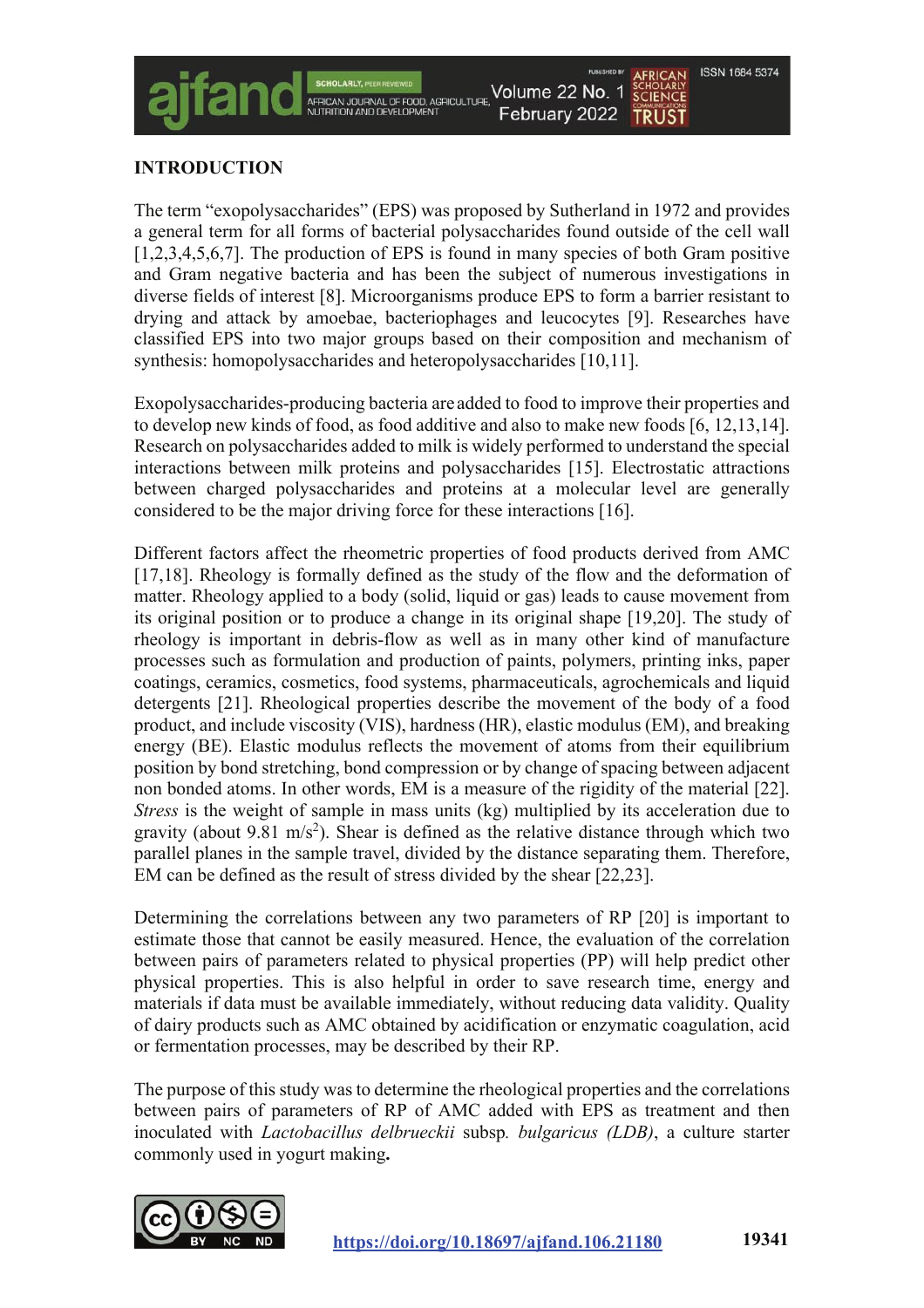

## **MATERIALS AND METHODS**

#### Lactic Acid Bacteria (LAB) Cultures

Lactobacillus delbrueckii subsp. bulgaricus B-5b (LDB B-5b) was obtained from Japan Milk Product Technology Association, Tokyo, Japan, which was routinely propagated in 10 % Reconstituted Skim Milk (RSM). Reconstituted skim milk was autoclaved at 121 °C for 15 min and tempered to 37 °C prior to inoculation at a 0.1 % level in the RSM, and allowed to incubate at 37 °C overnight.

#### **Preparation of acid milk curd**

Research design was a Factorial Randomized Design with 3 factors. These include acid milk curd concentrations, EPS concentrations and Pasteurization Methods. Acid milk curd samples were prepared in 10 %, 15 % and 20 % of RSM. Curdlan, an EPS obtained from Alcaligenes faecalis var. myxogenes (Takeda chemical Industries Ltd., Osaka, Japan) was added at 0 %, 0.2 %, 0.4 %, 0.6 %, 0.8 % and 1.0 % levels to the milk, heated at 60 °C for 30 min and at 85 °C for 30 s, tempered to 37 °C, inoculated with 1 % (v/v) LDB B-5b, and incubated at 37  $\degree$ C for 16 hours.

#### **Evaluation of viscosity and other rheometric properties**

Viscosities of curdlan-added AMC samples were measured by using a viscometer (Tokimec Inc., Visconic ED-model) with steady shear rate of 1-100/sec along with a MK 50 rotor assembly and NV sensor system operating at  $25 \text{ °C}$ . Viscosity was expressed in millipascals per second [24].

Rheometric properties such as hardness (HR), breaking energy (BE) and elastic modulus (EM) of the AMC samples were determined by using a Sanwa-Riken JK-T 264 type Rheometer, operated with a penetration speed of 1.44 mm/s for the curd knife and a chard speed of 18 cm/min [25]. From the linear range of strain-stress relationship, elastic modulus (stress/strain, dyne/cm) of AMC was calculated on the basis of curd hardness  $(g$  dyne), cross section of plunger  $(0.1963$  cm), height of sample  $(4.9363$  cm) and penetration depth of plunger (0.4807 cm) [12].

From the chart, value for X and Y were determined on the methods described by Ohashi *et al.* [26], using the following equations and conditions.

$$
HR = x g \text{ dyne}
$$

$$
BE\left(\frac{dyne}{cm^2}\right) = \left(\frac{HR}{A}\right) \times \left(\frac{a}{L}\right)
$$

$$
EM\left(\frac{dyne}{cm^2}\right) = \left(\frac{HR}{A}\right) \div \left(\frac{a}{L}\right)
$$

Where:  $HR = Hardness$  (g dyne)  $A = Transversal area of **k**nife$  $a =$ knife penetration  $L =$ Height of sample

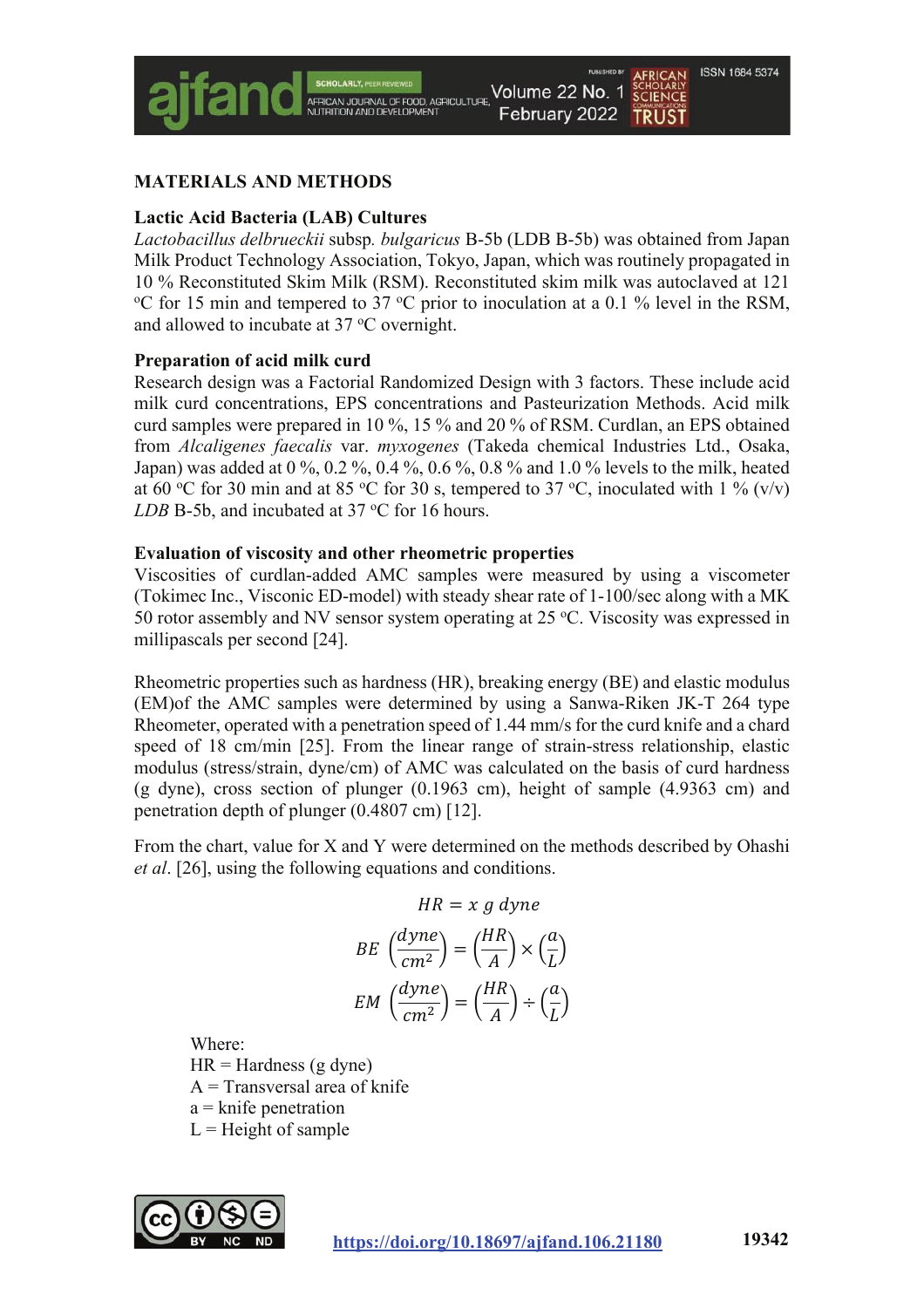

### **Statistical Analysis**

Rheological data obtained were analyzed with randomized analysis by ANOVA, and reported by using correlation analysis of RP for all treatments within EPS, RSM and PM [27]. The statistical correlations among the four RP measurements were determined.

### **RESULTS AND DISCUSSION**

### **Rheological Properties**

Rheology is formally defined as the study of the flow and deformation of matter. Elastic modulus reflects the forces required to move atoms from their equilibrium position by bond stretching, bond compression, or by change of spacing between adjacent non bonded atoms. In other words, elastic modulus is a measure of the rigidity of material. Stress is the weight of sample in kg multiplied by the acceleration due to gravity (about 9.81 m/s<sup>2</sup>). Shear is defined as the relative distance through which two parallel planes in the sample travel, divided by the distance separating them. Elastic modulus (modulus of elasticity) therefore, be defined as the stress divided the shear.

There was a significant effect of pasteurization method treatment  $(P<0.05)$  on viscosity. hardness, breaking energy and elastic modulus. Likewise, the treatment of milk concentration and EPS concentration significantly affected the rheological properties of AMC. There was no significant difference between 0% and 0.2% EPS concentrations, but there were significant differences in other concentrations in viscosity, hardness and breaking energy.

Rheometric parameters (VIS, HR, BE and EM) of acid milk curd generally increased with increasing EPS concentration (Table 1). The HR values varied between  $4.7 - 23.3$ g dyne, this phenomena can be explained by the fact that during the initial phase of milk clotting by lactic acid bacteria fermentation [28], the rate of increase of the average molecular weight of casein micelles aggregates rises rapidly, supported by EPS as a thickening material in the acid milk curd [29]. This table shows the effect of EPS concentration on HR of AMC samples. By heating for 30 min at  $60^{\circ}$ C using 10 % milk and 15 % RSM, viscosity values continued to increase with increasing EPS concentration. Same results were observed with 20 % RSM. The increase in viscosity is due to an increase in casein concentration as the milk concentration increases. This also occurs due to an increase in the EPS concentration, resulting in the bonding of case in with polysaccharide molecules. The individual caseins may associate with themselves or form associations with other milk fractions through hydrophobic or electrostatic interactions [30]. Permanent contact of micelles would occur only when both interaction areas contain enzyme-modified k-casein. Decreasing k-casein hydrolysis would reduce interactions accordingly, and thus, a weaker network forms [31]. These data indicate that HR generally increases along as viscosity increases, due to an increase in milk solids and EPS concentration. When there is a fermentation process by Lactobacillus. delbrueckii subsp. bulgaricus, which converts lactose into lactic acid, there will be a decrease in pH, eventually reaching the isoelectric point of casein. The isoelectric point of  $\kappa$ -casein is 5.45-5.77; B-casein 4.83-5.07, and para- $\kappa$ -casein, evidently exposing a cluster of positively charged group [32].

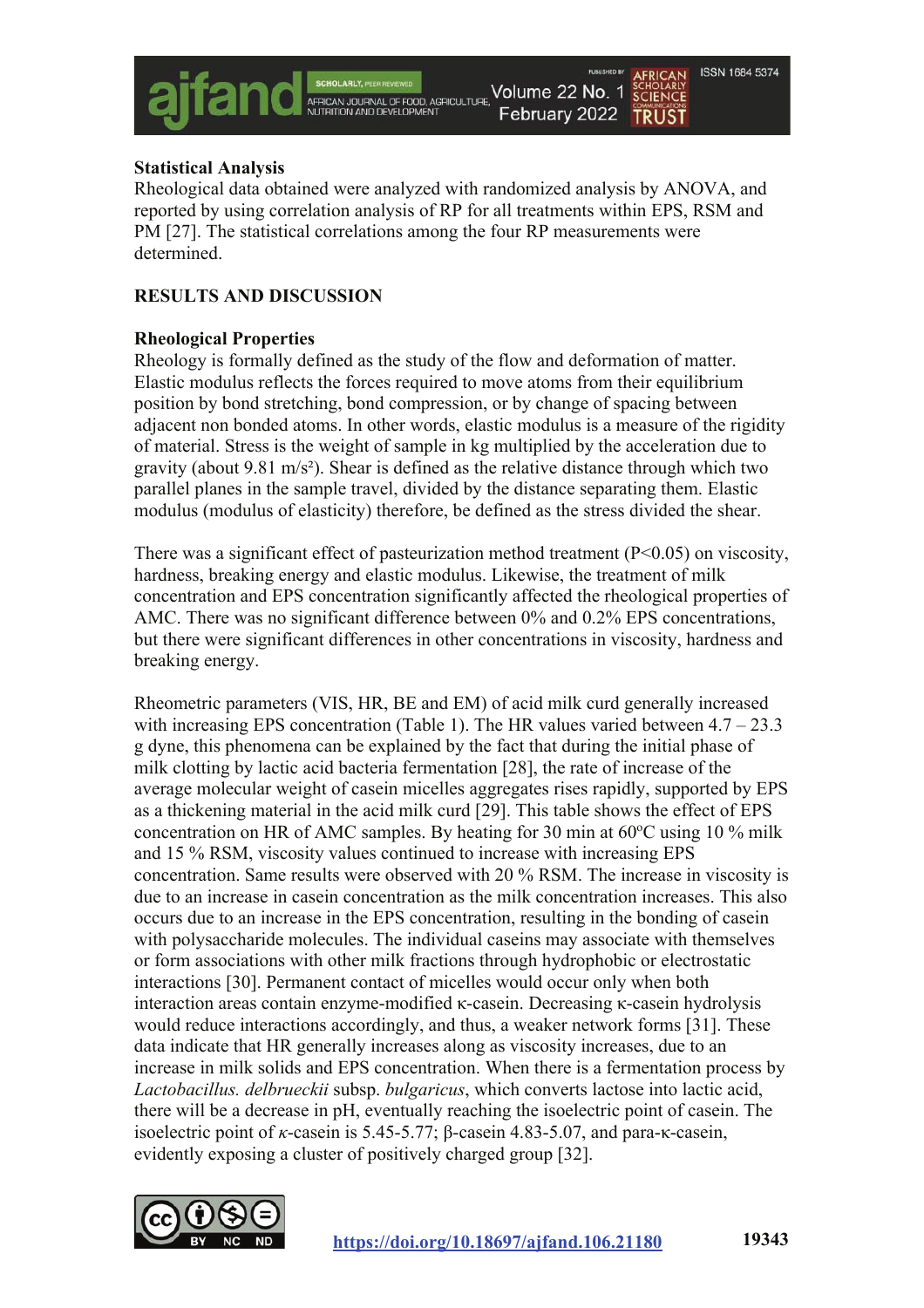At the initial pH of milk (6.64), electrostatic interactions can occur between positively charged para- $\kappa$ -casein and negatively charged  $\beta$ -casein [29]. This interaction increases the association of micelles and a stronger curd formation. In addition, this molecular bond is further strengthened by the presence of EPS as a binder. Under these conditions, more para- $\kappa$ -casein molecules become available, which allows for an effective collision to result in an irreversible fusion of the micelles. Sulfhydryl groups can facilitate intermolecular bonding by oxidation of -SH groups or shedding between -SH groups and S-S bonds [33].

Volume 22 No. 1 February 2022

AFRICAN JOURNAL OF FOOD, AGRICULTURE

**ISSN 1684 5374** 

**TRUST** 

As shown in Table 1, rheometric parameters in AMC samples increase as the concentration of EPS increase, and there is a direct relationship between VIS, HR, BE and EM. During the initial phase of the milk clotting, the rate of increase of the average molecular weight of casein micelles aggregates rises rapidly. The effect of EPS curdlan concentration on viscosity, hardness and breaking energy is that the AMC in 10 % skim milk heated at 60  $\degree$ C for 30 min has a higher rheometric property value compared to that heated at  $85 \degree$ C for 30 s. The increase in curd hardness at higher milk concentrations was due to a higher case in content and the larger change in case in particle size on the LTLT heating of milk (low-temperature-long-time) compared to HTST heating (high-temperature-short-time process). Viscosity values of acid milk curd heated at 60 °C were greater than acid milk curd heated at 85 °C, and statistically significantly different both acid milk curds with addition of curdlan and with no added curdlan.

These results probably are related to the complex constituted by denatured  $\beta$ lactoglobulin and k-casein, which is formed when heated, and which inhibits micelle fusion [34,35]. Curdlan gel strength also increases when heating temperature increased to 80-100 °C and forms a firm, resilient and thermo irreversible gel when heated in aqueous media at a temperature higher than 80  $^{\circ}$ C [36].

Effect of total solids content (10, 15 and 20  $\%$  of RSM) on the physical properties of curdlan-added acid milk curd can be explained by the considerable decrease of pore dimensions as total solids contents increased from 10 to 20 %. The concentration of lactose was converted into lactic acid, consequently, acidity increased. With an increased lactose concentration, the hydration of casein (and other proteins) decreases, what might result in smaller size of casein particles.

## **Rheometric Correlation**

Figure 1 shows the plot of VIS and HR of AMC made from RSM 10 %, 15 % and 20 % added EPS curdlan from 0-1 % with pasteurization under Long-temperature Long-Time process (LTLT), at 65°C for 30 min and under High-Temperature-Short-Time (HTST), at 85 °C for 30 s. Media were fermented by *LDB* B-5b at 37 °C for 16 h. The results of the study illustrate the increase in VIS along with the increased concentration of RSM used as a basis for making AMC. It can be seen in Figure 1 that HR also increased as increasing EPS curdlan concentration. It is believed that a rise of rigidity of milk coagulated at a higher temperature., and apparently, the rate of acid production also affects gel firmness [24].

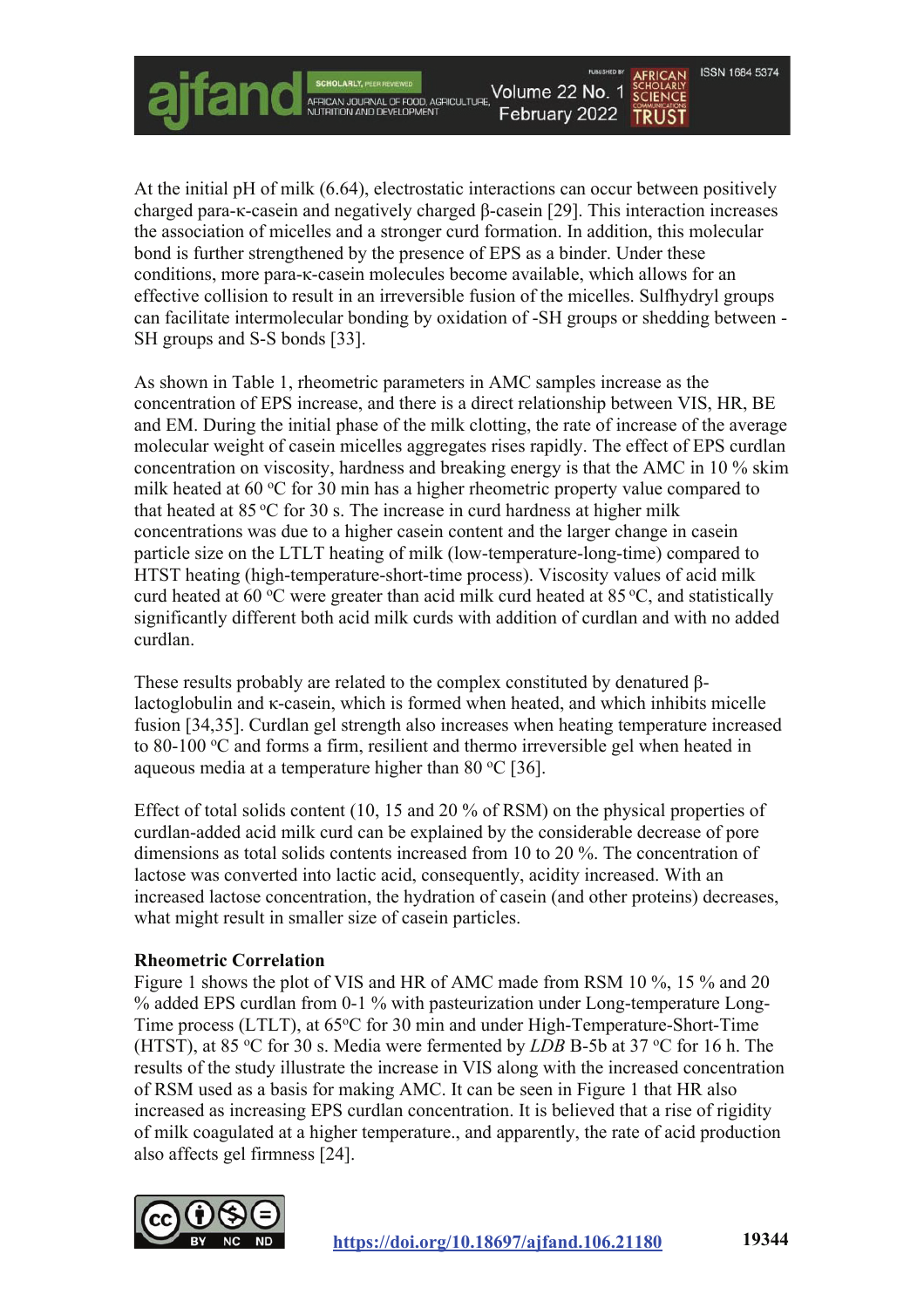An increase of VIS at the beginning of the milk coagulation process indicates the formation of casein micelles (CM) aggregates [37]. The rate of increase of the VIS or rigidity of the milk gel reaches a maximum (inflection point) depending of the RSM concentration [38]. The individual case in may self-associate or form associations with other fractions through hydrophobic or electronic interactions. Sulfhydryl groups and disulfide bonds are important during gel formation [39]. Results indicate that during the initial phase of milk clotting, the rate of increase of the average molecular weight of CM aggregates rises rapidly. Increased VIS and HR due to this are also influenced by the presence of EPS which acts as a binding agent between case in molecules in the three-dimensional structure of the acid milk molecular network [40].

**AGRICULT** 

Volume 22 No. 1

February 2022

**ISSN 1684 5374** 

**SCHOLARLY** 

**TRUST** 

Figure 1 represents the correlation between HR and VIS ( $Y = 0.216X + 1.7254$ ;  $R^2 =$ 0.8597). Accordingly, HR value can be predicted from the VIS value, an increase of 1  $mPa·s$  in VIS causes an increase of 0.216 g dyne HR of AMC. The relationship between VIS and HR is a positive relationship  $(85.97\%)$ .



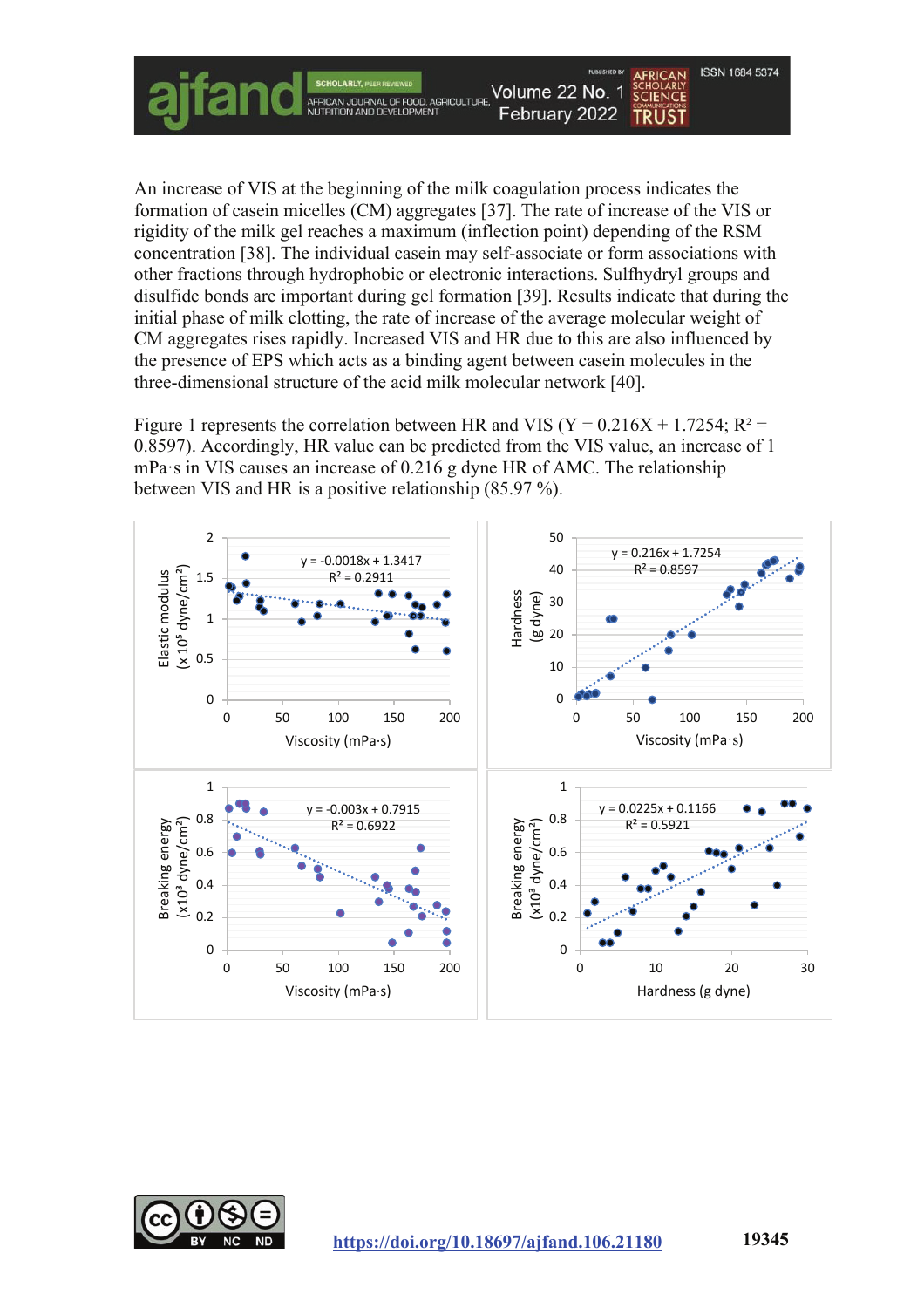

Figure 1: Correlation of pairs of Rheological Properties of acid milk curd by EPS addition

Figure 1 also presents the negative relationship (69.20 %) between VIS and BE, where VIS increases as the BE decreases. An increase of 1 mPa·s in VIS causes a decrease of  $0.003$  x 10<sup>3</sup> dyne/cm<sup>2</sup> BE. It can be explained that by increasing the concentration of skim milk (SM) and also by increasing the concentration of EPS added in making yogurt the viscosity increases, but the BE decreases, meaning that the energy used in measuring VIS will decrease, only a slight disconnection of energy occurs in the measurement VIS, which shows that the product texture is evenly distributed throughout the product.

This Figure 1 also explains the effect of EPS concentration on BE of 10 %, 15 % and 20 % RSM culture media. Breaking energy values were increased by increased EPS concentration. An increase of 1 mPa·s in VIS causes a decrease of 0.001 x  $10^5$  $\mu$  dyne/cm<sup>2</sup> EM. There is a negative relationship between VIS and EM (29.10 %). Moreover, EM increased with increasing EPS concentration. Studies on the RP of ultrafiltered skim milk were conducted by Hallstrom and Dejmek [61] and they found that the heat pretreatment at 90  $\degree$ C for 5 min of the skim milk causes an increase in protein voluminosity compared to what happens at 65  $\degree$ C for 30 min due to heat denaturation of the whey protein.

A positive relationship (59.20 %) between HR and BE of AMC added with bacterial EPS can be also observed in Figure 1. An increase of 1 g dyne of HR correlates with an increase of  $0.022 \times 10^3$  dyne/cm<sup>2</sup> of BE. The physical properties (PP) of AMC products, such as cheese or yogurt, are influenced by a number of factors including milk composition, milk quality, temperature, bacterial starter, pH, calcium and other mineral concentrations, ripening processes [17] and the presence of additives such as EPS.

Exopolysaccharides function as stabilizers which increase the VIS and HR of fermented milks such as yogurt and other AMC. Exopolysaccharides bind water and interact with milk proteins that form the microstructure three-dimensional networks [40]. This affects other RP such as elasticity EM and breaking energy BE. Figure 5 explains the positive relationship between EM and BE  $(35\%)$ . Every increase of 1 x  $10^5$  dyne/cm<sup>2</sup> EM correlates with an increase of 0.204 x  $10^3$  dyne/cm<sup>2</sup> BE.

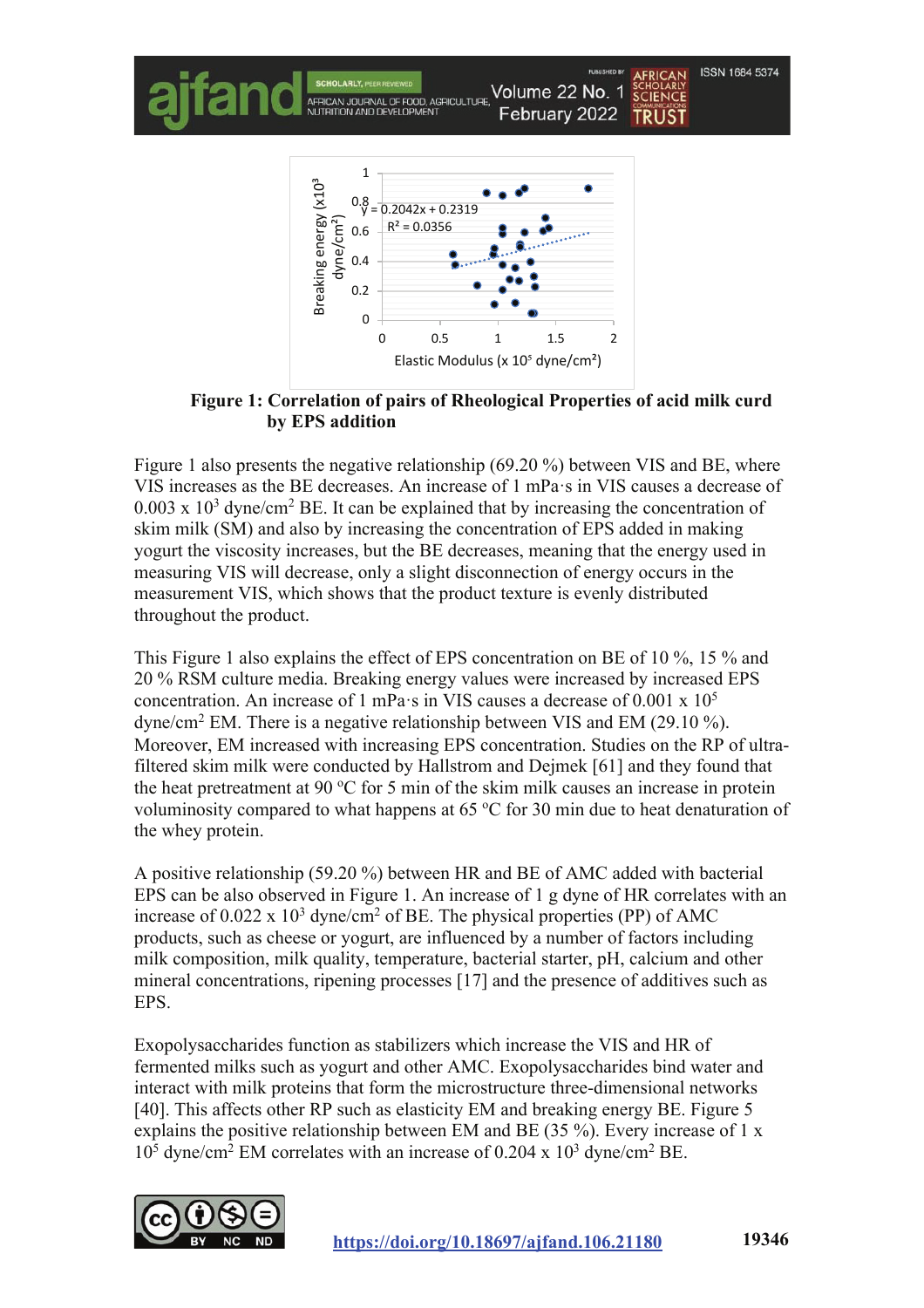

Statistical correlation among the three RP parameter and VIS of the AMC containing curdlan EPS with different concentration are shown in Figure 1. These relations can be summarized as follows:

> $HR = 0.216 \text{ VIS} + 1.7254$  $BE = -0.003 VIS + 0.791$  $EM = -0.001$  VIS + 1.341  $BE = 0.022$  HR + 0.116  $BE = 0.204 EM + 0.231$

Where VIS, HR, BE and EM represent viscosity (mPa·s), hardness (g dyne), breaking energy (x  $10^3$  dyne/cm<sup>2</sup>), and elastic modulus (x  $10^5$  dyne/cm<sup>2</sup>), respectively. BE and HR showed the best correlation  $(r=0.943)$  and it was comparable to that between VIS and HR (r=0.897). However, EM and VIS had a very low correlation  $(r=0.649)$  suggesting that estimation of EM from VIS and vice versa, would be inaccurate.

## **CONCLUSION**

Rheometric parameters are very important physical properties to evaluate the quality of dairy products and the measurement of each RP parameter can be correlated with each other. In this study, BE and HR showed the best correlation  $(r=0.943)$  and it was comparable to that between VIS and HR (r=0.897). However, EM and VIS had a very low correlation (r=0.649) suggesting that estimation of EM from VIS and vice versa, would be rather inaccurate. According to these results, it is recommended to use BE and HR, and VIS and HR to predict each other and to get accurate measurements to predict other rheometric properties.

### **ACKNOWLEDGEMENTS**

The author thanks the Chancellor of Hasanuddin University and the Chair of the Institute for Research and Community Service with the help of research funding.

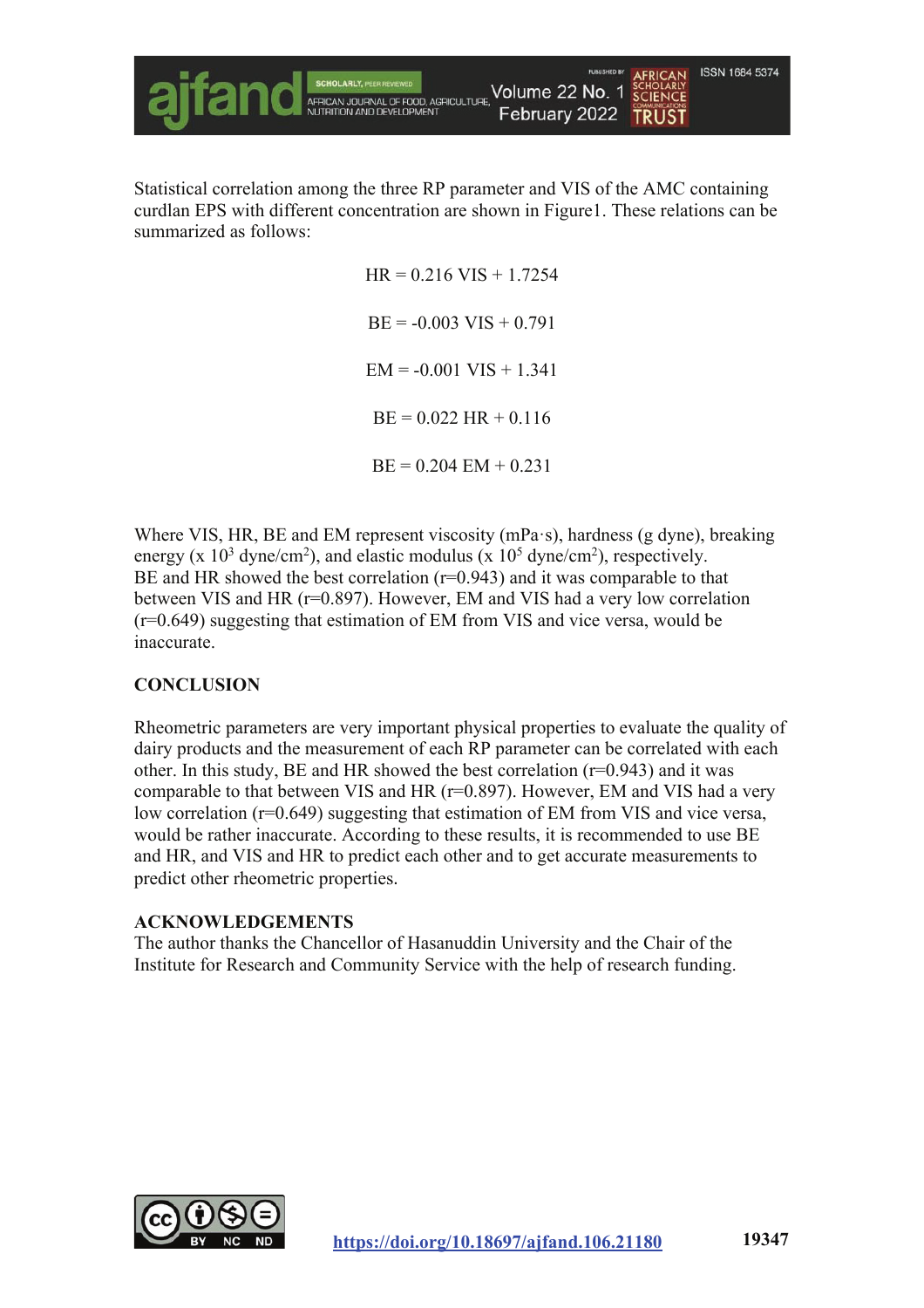

### Table 1: Rheological properties of acid milk curd with fermentation by Lactobacillus delbrueckii subsp. bulgaricus B-5b addition EPS

| <b>PT</b>       | MC     | <b>EPSC</b>      | Vis                | <b>HR</b>            | BE                  | EM                  |
|-----------------|--------|------------------|--------------------|----------------------|---------------------|---------------------|
| $({}^{\circ}C)$ | $(\%)$ | $(\%)$           | (mPa·s)            | (g/cm <sup>2</sup> ) | $(x10^3 dyne/cm^2)$ | $(x10^5 dyne/cm^2)$ |
| 60              | 10     | $\overline{0}$   | 0.346              | 5.6                  | 0.148               | 2.316               |
|                 |        | 0.2              | 0.464              | 5.1                  | 0.35                | 0.796               |
|                 |        | 0.4              | 0.830              | 4.7                  | 0.282               | 0.824               |
|                 |        | 0.6              | 1.582              | 5.45                 | 0.362               | 1.224               |
|                 |        | 0.8              | 1.946              | 9.3                  | 0.772               | 1.160               |
|                 |        | 1.0              | 4.044              | 23.3                 | 2.214               | 2.554               |
|                 | 15     | $\boldsymbol{0}$ | 0.446              | 10.9                 | 3.902               | 3.288               |
|                 |        | 0.2              | 0.446              | 13.7                 | 11.976              | 1.632               |
|                 |        | 0.4              | 0.844              | 15.3                 | 14.762              | 1.564               |
|                 |        | 0.6              | 1.920              | 18.7                 | 18.252              | 2.110               |
|                 |        | 0.8              | 2.766              | 29.3                 | 30.694              | 2.820               |
|                 |        | 1.0              | 4.702              | 6.50                 | 8.406               | 0.52                |
|                 | 20     | $\boldsymbol{0}$ | 0.516              | 14.9                 | 1.826               | 2.48                |
|                 |        | 0.2              | 0.858              | 14.7                 | 2.146               | 2.394               |
|                 |        | 0.4              | 1.116              | 17.0                 | 2.226               | 2.534               |
|                 |        | 0.6              | 1.492              | 25.5                 | 2.466               | 2.678               |
|                 |        | 0.8              | 3.122              | 30.1                 | 2.75                | 2.748               |
|                 |        | 1.0              | 3.512              | 40.0                 | 5.162               | 3.73                |
| 85              | 10     | $\boldsymbol{0}$ | 0.178              | 3.84                 | 0.368               | 2.7                 |
|                 |        | 0.2              | 0.606              | 4.00                 | 0.190               | 0.934               |
|                 |        | 0.4              | 0.902              | 7.30                 | 0.512               | 1.100               |
|                 |        | 0.6              | 2.130              | 13.75                | 1.340               | 1.460               |
|                 |        | 0.8              | 3.138              | 13.84                | 1.802               | 1.926               |
|                 |        | 1.0              | 3.324              | 26.44                | 3.410               | 2.500               |
|                 | 15     | $\boldsymbol{0}$ | 0.666              | 12.52                | 4.888               | 3.462               |
|                 |        | 0.2              | 0.552              | 20.80                | 12.046              | 3.064               |
|                 |        | 0.4              | 1.254              | 18.60                | 19.090              | 1.892               |
|                 |        | 0.6              | 2.196              | 23.16                | 19.288              | 2.670               |
|                 |        | 0.8              | 2.846              | 34.20                | 34.820              | 3.384               |
|                 |        | $1.0\,$          | $3.24\overline{4}$ | 44.30                | $\overline{56.374}$ | 3.604               |
|                 | 20     | $\theta$         | 0.556              | 20.10                | 9.448               | 5.600               |
|                 |        | 0.2              | 0.950              | 31.20                | 1.018               | 0.944               |
|                 |        | 0.4              | 2.172              | 23.70                | 7.080               | 3.940               |
|                 |        | 0.6              | 2.328              | 25.50                | 6.180               | 4.980               |
|                 |        | 0.8              | 2.742              | 42.00                | 12.560              | 5.308               |
|                 |        | 1.0              | 4.520              | 40.00                | 6.940               | 6.666               |

Note: PT=Pasteurization Temperature, MC=Milk Concentration, EPSC= EPS Concentration, VIS=Viscosity, HR=Hardness, BE=Breaking Energy, EM= Elastic Modulus

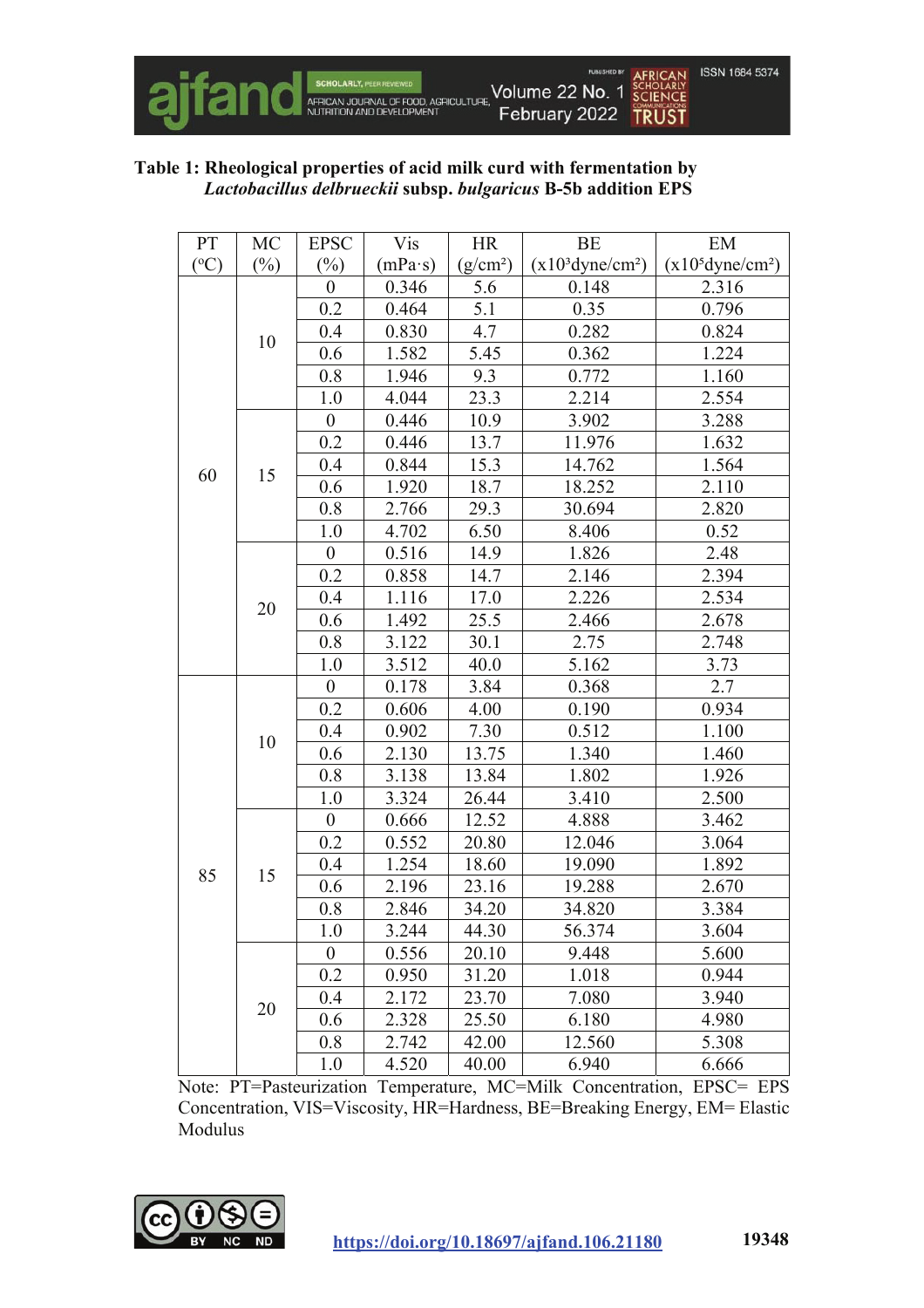## **REFERENCES**

- $1<sub>1</sub>$ Delbarre-Ladrat C, Singuin C, Labellenger L, Zykwinska A and S Colliec-Jouault Exopolysaccharides produced by marine bacteria and their applications as glycosaminoglycan-like molecules. Front. Chem. 2014;  $2(85):1-15$ .
- Nwodo U, Green E and A Okoh Bacterial Exopolysaccharides: Functionality  $2.$ and Prospects. *Int. J. Mol. Sci.*, 2012; 13(12). https://doi.org/10.3390/ijms131114002
- $3.$ Malaka R, Ohashi T and S Baco Effect of Bacteria Exopolysaccharide on Milk Gel Formation. Open J. For. 2013;3(4B): 10-12. https://doi.org/10.4236/ojf.2013.34B004
- $\overline{4}$ . **Ghosh PK and TK Maiti** Structure of extracellular polysaccharides (EPS) produced by Rhizobia and their functions in legume-bacteria symbiosis. A Review. Achiev. Life Sci. 2016;10:136-143.
- $\overline{5}$ . Imène K. Halima ZK and K Nour-Eddine Screening of exopolysaccharideproducing coccal lactic acid bacteria isolated from camel milk and red meat of Algeria. African J. Biotechnol. 2017;16(18).
- **Malaka R. Abustam E and S Baco** Antitumor Activity  $(In-vitro)$  of 6. Extracellular Polysaccharide Produced by Ropy Lactobacillus delbrueckii ssp. bulgaricus Isolated from Tradisional Fermented Milk. Int. J. Chem. Pharm. Sci.  $2016;4(45):263-266.$
- Prathima PC, Lule VK, Tomar S and AK Singh Optimization of  $7.$ Exopolysaccharide production by *Lactococcus lactis* NCDC 191 by response surface methology. Int. J. Curr. Microbiol. Appl. Sci. 2014;3(5):835–854.
- 8. Whitfield GB, Marmont LS and PL Howell Enzymatic modifications of exopolysaccharides enhance bacterial persistence. Front. Microbiol. 2015;6(47):1-21. https://doi.org/10.3389/fmicb.2015.00471
- 9. Patel S, Majumder A and A Goyal Potentials of Exopolysaccharides from Lactic Acid Bacteria. Indian J. Microbiol. 2012;52(1) https://doi.org/10.1007/s12088-011-0148-8
- $10.$ **Torino MI, Font de Valdez G and F Mozzi** Biopolymers from lactic acid bacteria. Novel applications in foods and beverages. Front. Microbiol. 2015;6(834):1-16. https://doi.org/10.3389/fmicb.2015.00834
- 11. Sanalibaba P and GA Cakmak Exopolysaccharides Production by Lactic Acid Bacteria. Appl. Microbiol. open access. 2016:2(2):1–5. https://doi.org/10.4172/2471-9315.1000115

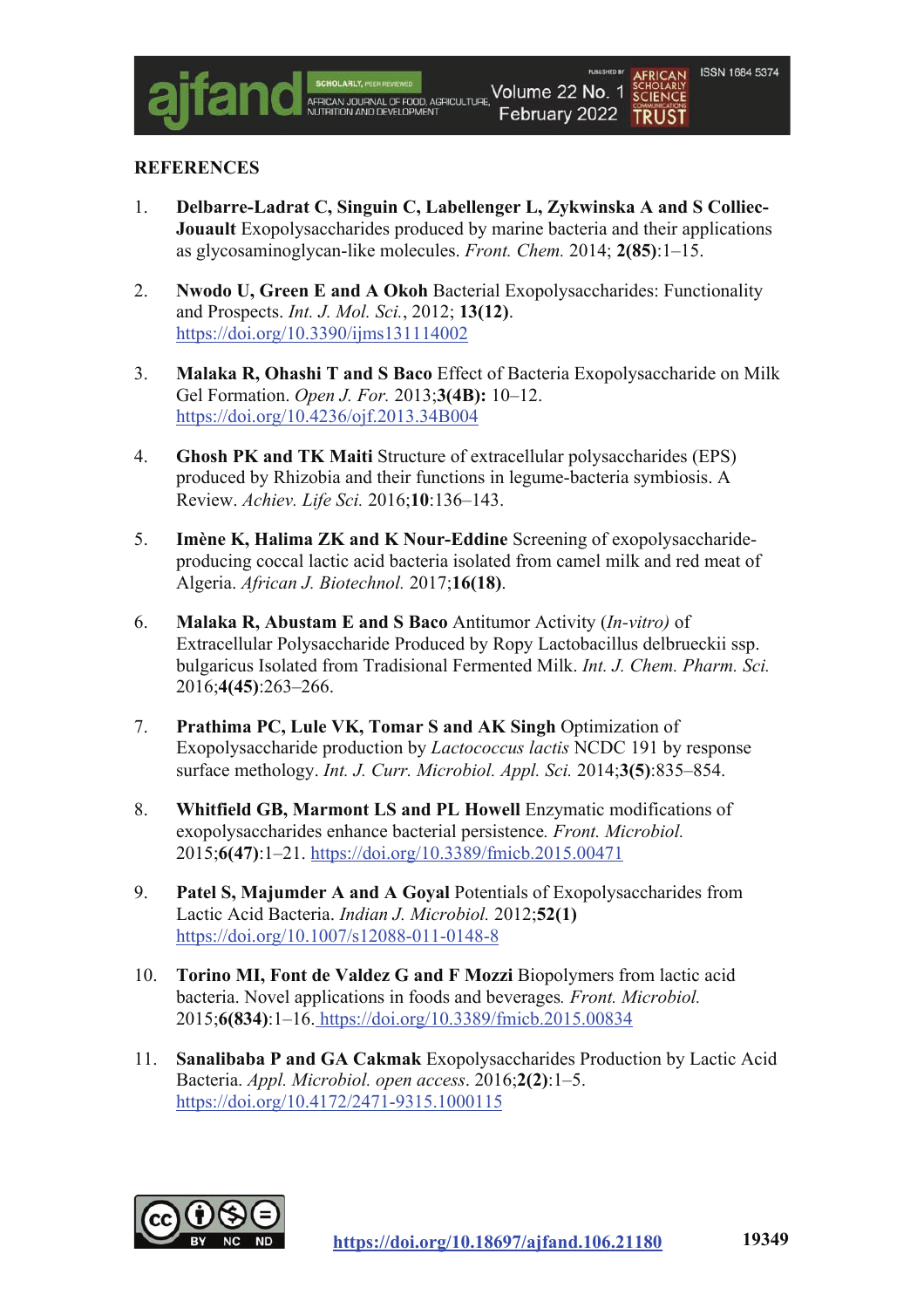

- 12. Malaka R, Ohashi T and S Baco Effect of Bacteria Exopolysaccharide on Milk Gel Formation. Open J. For. 2013;03(04B). https://doi.org10.4236/ojf.2013.34B004
- 13. Malaka R, Maruddin F, Dwyana Z and MV Vargas Assessment of exopolysaccharide production by *Lactobacillus delbrueckii* subsp. bulgaricus ropy strain in different substrate media. Food Sci. Nutr. 2020;8(3). https://doi.org10.1002/fsn3.1452
- 14. Werning MN, Notararigo M, Nacher M, de Palencia PF, Aznar R and M **Nacher**. Food Additive: Biosynthesis, Purification and Biotechnology Use of Exopolysaccharides Produced by Lactic Acid Bacteria. 2012. InTech. Croatia.
- 15. Galante M, Boeris V, Alvares E and P Risso Microstructural and textural properties of rennet-induced milk protein gel: Effect of guar gum. Int. J. Food Prop. 2017;20(53): 52569-52578.
- 16. Glicksman M Food Hydrocolloids. CRC Press Taylor & Francis Group. 2019. London.
- 17. Lucey JA, Johnson ME and DS Horne Invited Review: Perspectives on the Basis of the Rheology and Texture Properties of Cheese. J. Dairy Sci. 2003;86(9). https://doi.org/10.3168/jds.S0022-0302(03)73869-7
- 18. Srinivasan M and JLucey Effect of added plasmin on the formation and rheological properties of rennet-induced skim milk gels. J. Dairy Sci. 2002:85:1070-1078.
- 19. Malkin A and AI Isayev Rheology, Concepts, Methods and Application. Chem Tec Publishing. 2006. Toronto, Canada.
- 20. Jan C-D, Yang C-Y, Hsu C-K and L Dev Correlation between the slump parameters and rhelological parameters of debris flow. in 7th International Conference on Debris-Flow Hazards Mitigation. 2019.
- 21. **Tadros TF** Rheology of Dispersions: Principles and Applications. First ed. Wiley-VCH, 2010. London.
- 22. Jayaram MA Mechanics of Materials with Programs in C. Prantice Hall of Indoa. 2007. New Delhi.
- 23. Megson TH Structural and Stress Analysisi, 3rd ed. Elsevier, 2014. London.
- 24. Malaka R, Maruddin F, Baco S and T Ohashi Effect of bacterial exopolysaccharide on the physical properties of acid milk curd by lactic acid fermentation. *IOP Conf. Ser. Earth Environ. Sci.* 2019:247:012002. https://doi.org/10.1088/1755-1315/247/1/012002

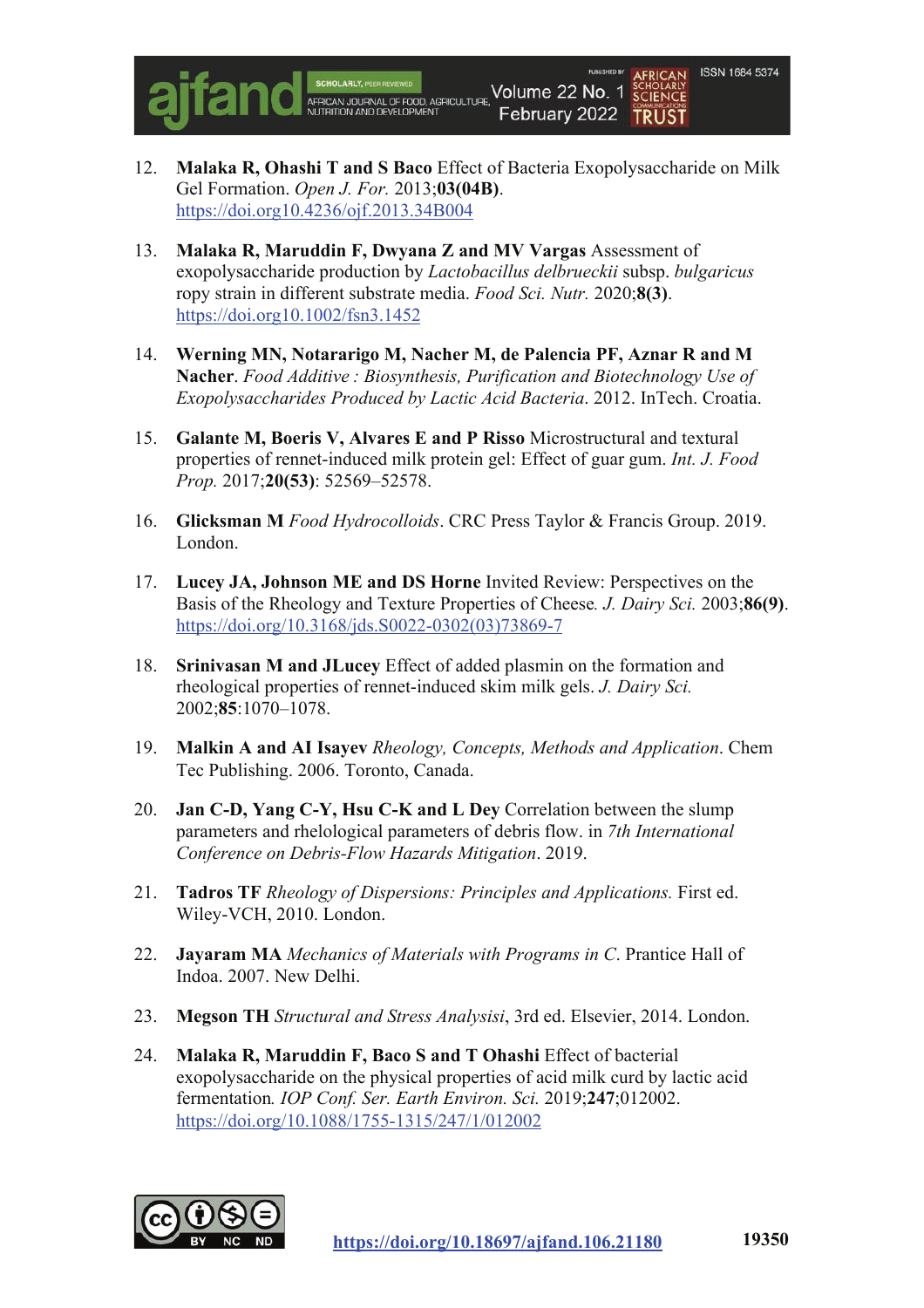

- 25. Van Hekken DL, Tunick M H, Malin EL and VH Holsinger Rheology and melt characterization of low-fat and full fat Mozzarella cheese made from microfluidized milk LWT - Food Sci. Technol. 2007;40(1). https://doi.org/10.1016/j.lwt.2005.08.005
- 26. Ohashi T, Nagai S, Masaoka K, Haga S, Yamauchi K and N Olson Physical Properties and microstructure of cream cheese Nippon Shokuhin Kogyo Gakkaishi. 1983; 30(5):305-307.
- 27. Stafussa AP Multi-block analysis for the correlation of physico-chemical and rheological data of 42 fruit pulps. J. Texture Stud. 2019;50(2). https://doi.org/10.1111/jtxs.12373
- 28. Ni H and V Raikos Lactic-acid bacteria fermentation-induced effects on microstructure and interfacial properties of oil-in-water emulsions stabilized by goat-milk proteins LWT 2019;109. https://doi.org/10.1016/j.lwt.2019.04.002
- 29. Wusigale L and Y Luo Casein and pectin: Structures, interactions, and applications. Trends Food Sci. Technol. 2020:97. https://doi.org/10.1016/j.tifs.2020.01.027
- 30. Euston S and D Horne Simulating the self-association of caseins. Food Hydrocoll. 2005; 19(3). https://doi.org/10.1016/j.foodhyd.2004.10.004
- 31. De Kruif CG and C Holt Casein Micelle Structure. Functions and Interactions. in Advanced Dairy Chemistry-1 Proteins, 2003. Springer US. 2003. Boston.
- 32. Maldonado AA. Ribeiro JM and A Sillero Isoelectric point, electric charge, and nomenclature of the acid-base residues of proteins. Biochem. Mol. Biol. Educ. 2010;38(4). https://doi.org/10.1002/bmb.20405
- 33. Trevor AJ, Katzung BG and M Kruidering-Hall Katzung and Trevor's Pharmacology Examination & Board Review, 2015.
- 34. **Ye A, Singh H, Taylor MW and SG Anema Interactions of fat globule surface** proteins during concentration of whole milk in a pilot-scale multiple-effect evaporator. J. Dairy Res. 2004;71(4). https://doi.org/10.1017/S0022029904000512
- 35. Vasbinder AJ, Alting AC and KG de Kruif Quantification of heat-induced casein–whey protein interactions in milk and its relation to gelation kinetics. Colloids Surfaces B Biointerfaces. 2003;31:1-4. https://doi.org/10.1016/S0927-7765(03)00048-1
- 36. Makino S Enhanced natural killer cell activation by exopolysaccharides derived from yogurt fermented with *Lactobacillus delbrueckii* ssp. bulgaricus OLL1073R-1. J. Dairy Sci. 2016. https://doi.org/10.3168/jds.2015-10376

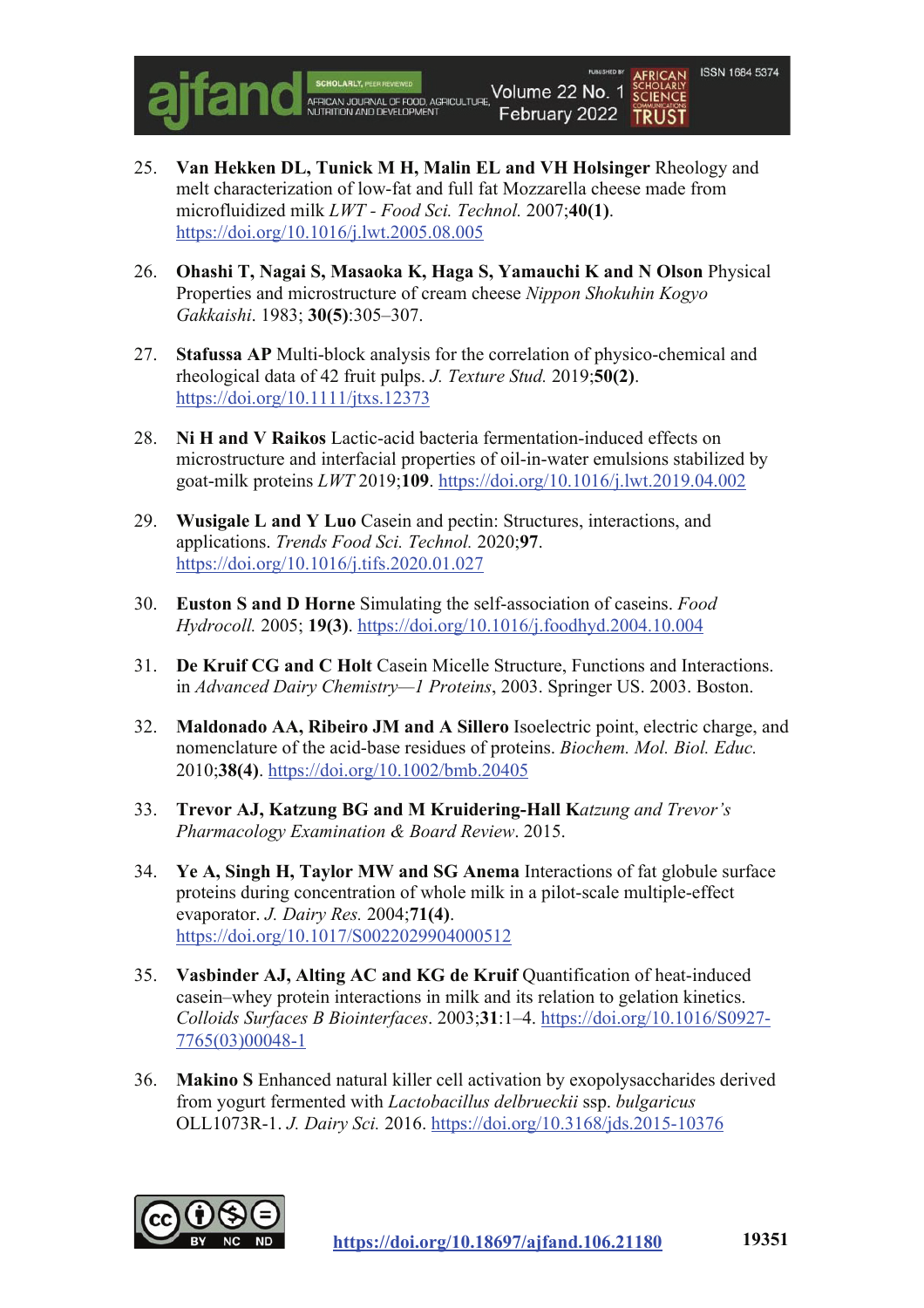

- 37. Fox PF and PLH McSweeney Advanced Dairy Chemistry-1. Proteins, 3rd ed. Springer Science. 2003. New York.
- Hidalgo M, Armendariz M, Wagner J and P Risso Effect of Xanthan Gum on 38. the Rheological Behavior and Microstructure of Sodium Caseinate Acid Gels. Gels. 2016;2(3). https://doi.org/10.3390/gels2030023
- 39. Broyard C and F Gaucheron Modifications of structures and functions of caseins: a scientific and technological challenge. Dairy Sci. Technol. 2015;95(60). https://doi.org/10.1007/s13594-015-0220-y
- 40. Gentes M-C, St-Gelais D and SL Turgeon Exopolysaccharide–milk protein interactions in a dairy model system simulating yoghurt conditions. Dairy Sci. Technol. 2013;93:255-271.